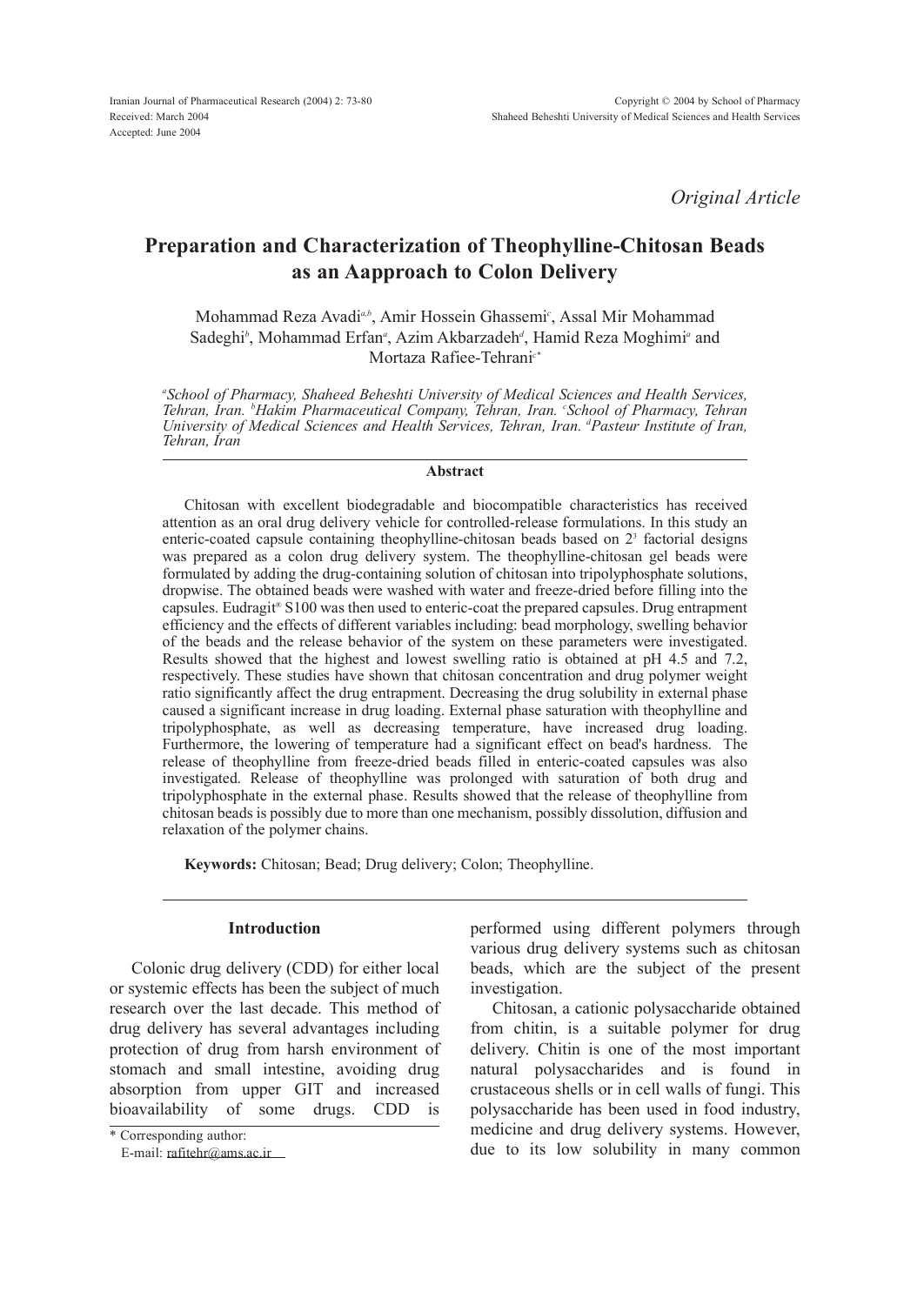solvents, chitin is not widely used for industrial applications (1, 2). Chitosan, obtained by deacetylation of chitin, is soluble in aqueous acidic media due to the presence of amino groups. Bioadhesive properties, biocompatibility and biodegradability of chitosan, have made this polymer a potential and suitable carrier for biomedical and drug delivery applications (3). This polymer has also been used in oral sustained release formulations and implantable drug delivery systems (3). In addition, it has been shown that chitosan can interfere with dietary fat absorption (4).

Nagai et al. (5) used chitosan with other excipients for preparation of controlled release tablets and found that the drug release rate was directly proportional to the amount of chitosan within formulations. Nigalaye et al. (6) prepared theophylline sustained release tablets using a hydrocolloidal matrix system of chitosan, carbomer-934P and citric acid and showed that at concentrations above 50% (w/w), chitosan formed an insoluble non-erosive type matrix; whereas, at lower concentrations (less than 33%) a fast-releasing matrix system was obtained. Miyazaki et al. (7) found that the addition of sodium alginate to chitosan-containing tablets could improve their extended release property. Similar results have also been published by Kawashima et al. (8), who suggested that citric acid could form chitosan gel and, thereby, improve the sustained release properties of the system.

Beads with spherical shape prepared by complexation between positively charged macromolecules, such as chitosan and negatively charged molecules, like tripolyphosphate (TPP) has received attention as a controlled release drug delivery system (9). Tripolyphosphate with negative charge is able to interact with cationic chitosan through electrostatic forces (10). Thus, not only reversible physical crosslinking is substituted for chemical crosslinking, the possible toxicity of reagents and other undesirable effects could also be prevented.

Preparation of TPP/chitosan complex through the addition of chitosan droplets into a tripolyphosphate solution has been reported by Bodmeier et al. (9). Aral and Akbuga (11) have produced strong and durable TPP/chitosan beads by coating the bead's surface with sodium alginate to form a polyelectrolyte complex film. Shu and Zhu (12) reported a novel approach to prepare TPP/chitosan beads for controlled release drug delivery. Their studies showed that the prepared TPP/chitosan beads had a more homogeneous structure and beads were strengthened greatly. Sezar and Akbuga (13) studied the effect of different variables such as drug concentration, type and concentration of chitosan, pH value of TPP solution, volume of internal and external phase, gelation time and drying condition on various properties of chitosan beads. They showed that concentration of both chitosan and TPP have an effects the drug loading. The structure and strength of the beads might be dependent on the gelation time and drying condition.

Certain polymers, with a charged moiety, are pH-sensitive and can be used as coating agents to protect contents of tablets, capsules or pellets from gastric fluid and can, therefore, be used for colon targeting. A number of commercially available methacrylic resins, popularly known as Eudragit, are being used for colon-targeted formulations. Methacrylic acid- methyl metacrylate copolymers, (Eudragit® S), contains 30% methacrylic acid units and dissolves at pH values higher than 7.0. This polymer is a suitable coating agent for colon drug delivery system.

The main aim of the present investigation was to prepare a suitable enteric-coated capsule containing theophylline-chitosan beads for colon delivery. Furthermore, the effect of some factors, such as the concentration of chitosan and TPP, as well as the drug: polymer ratio on drug loading of theophylline-chitosan beads was investigated by utilizing the  $2<sup>3</sup>$  factorial designs.

# Experimental

# Materials

Chitosan (98% deacetylated, viscosity of 1% *w/v* solution, 264 mPa.s) was a gift from Primex (Iceland). Tripolyphosphate was purchased from Sigma (Vienna, Austria). Eudragit® S100 was a gift from FMC. Other chemicals and solvents were of pharmaceutical or analytical grades, and used as received.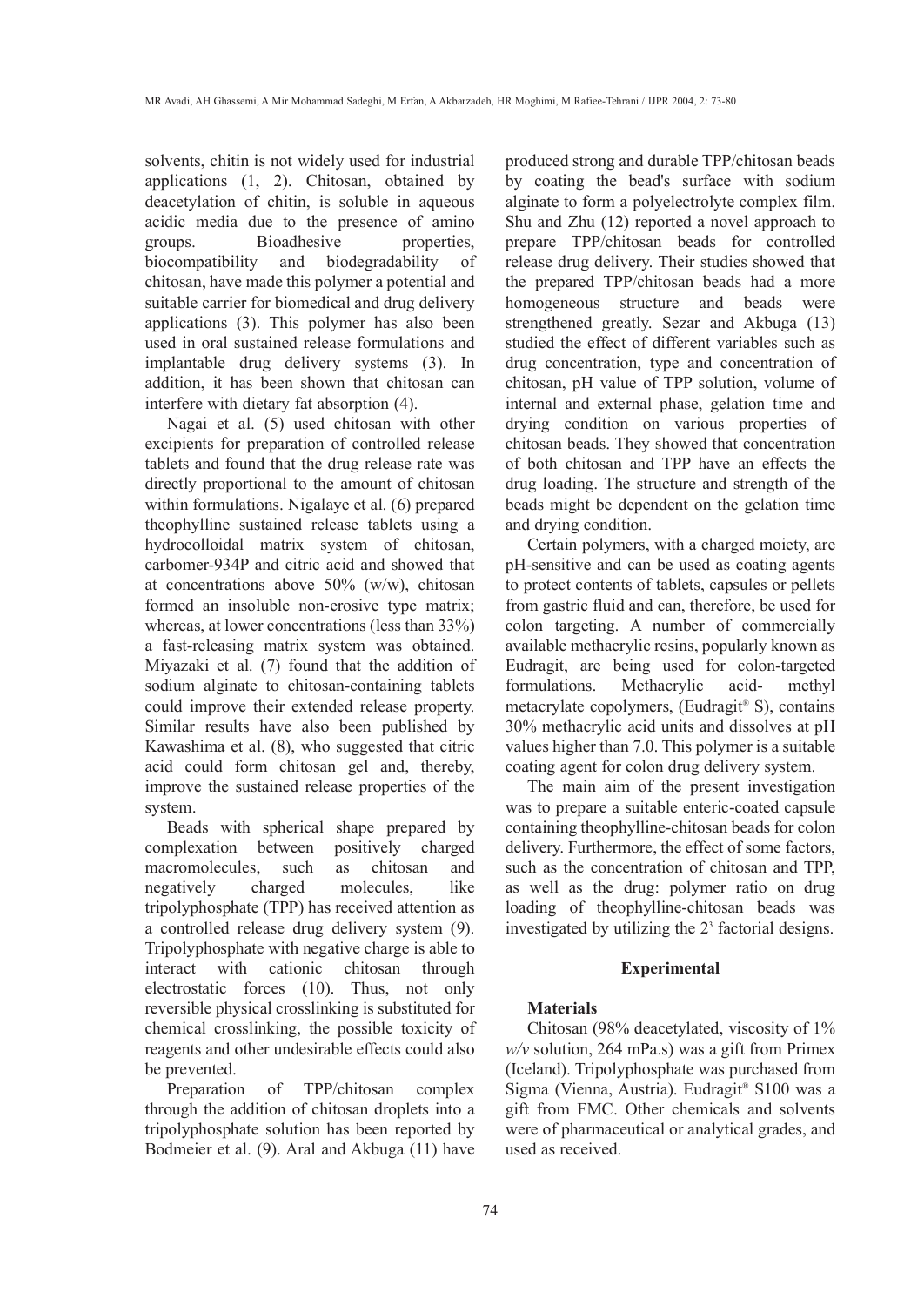| Table 1. Factors used in the factorial design experiment. |           |            |  |  |  |
|-----------------------------------------------------------|-----------|------------|--|--|--|
| Factor                                                    | Low level | High level |  |  |  |
| Chitosan concentration $(\%) (X1)$                        | 1.5       |            |  |  |  |
| Tripolyphosphate solution $(\%)$ (X2)                     | 5         | 10         |  |  |  |
| Drug: polymer weight ratio (X3)                           | 0.5:1     | 1:1        |  |  |  |

# Equipment

Spectrophotometer (Shimadzu 1201, Japan), pH-meter (Corning 120, UK), freeze-drier (Rewart Edwards High Vacuum 30P.2.T.S N114, UK).

## **Methods**

#### *Characterization of chitosan*

Two different methods were used to determine the degree of deacetylation (DD). According to a modified acid-base titration method (14), chitosan (0.50 g) was dissolved in 20.0 mL 0.10N HCl and titrated pH-metrically with a standardized solution of a 0.10 N NaOH solution. The curve constructed has two equivalent points related to the excess of HCl and the protonated amino groups. DD was calculated based on equation 1.

$$
DD = 16.1 \, (Y-X) \, \text{f/w} \tag{Eq.1}
$$

Where Y and X are the consumed NaOH volume at the equivalent points (mL), f is molarity of the NaOH solution and w is the initial weight of chitosan (g).

Infrared spectroscopy was also used for determining DD according to a previously reported method (15).

## *Molecular weight determination*

For determination of the chitosan average molecular weight (MW), five various concentrations of chitosan solution in acetic acid-sodium acetate buffers were prepared. The relative viscosity was obtained with a capillary viscometer at  $30 \pm 0.05$ °C. Next, the intrinsic viscosity was determined and the molecular weight of chitosan was calculated based on the Mark-Houwink equation (16)

$$
[\eta] = k.MW^a, \tag{Eq.2}
$$

Where  $k= 1.64 \ 10^{-30} \ D D^{14}$ and a= $-1.02$  10<sup>-2</sup>DD +1.82.

|                                                         |  |  | Table 2. Types of freeze-dried bead formulations based on  |  |  |  |  |
|---------------------------------------------------------|--|--|------------------------------------------------------------|--|--|--|--|
|                                                         |  |  | the $23$ factorial design experiment. Drug loading (run in |  |  |  |  |
| triplicate) was selected as the dependent variable (Y). |  |  |                                                            |  |  |  |  |
|                                                         |  |  |                                                            |  |  |  |  |

| Formulation Code | X1  | X <sub>2</sub> | X3  | $Y$ % (mean $\pm$ sd) |
|------------------|-----|----------------|-----|-----------------------|
| F1               | 1.5 |                | 0.5 | $4.7 \pm 0.32$        |
| F2               | 2   |                | 0.5 | 16.93±0.85            |
| F3               | 1.5 | 10             | 0.5 | $11.52 \pm 0.45$      |
| F4               | 1.5 | 5              |     | $22.66 \pm 0.22$      |
| F5               | 2   | 10             | 0.5 | 13.75±0.54            |
| F6               | 2   | 5              |     | 28.39±0.43            |
| F7               | 1.5 | 10             |     | $12.12 \pm 0.64$      |
| F8               |     | 10             |     | 40.15±0.64            |

*Factorial design experiments*

Chitosan beads were obtained based on the 2<sup>3</sup> factorial design. Chitosan concentration (X1), tripolyphosphate concentration (X2) and drug:polymer weight ratio (X3) were selected as independent variables (Table 1). The drug entrapment efficiency of the beads (Y) is the response parameter or the dependent variable (Table 2). Furthermore, release studies as well as the saturation effect of external phase with tripolyphosphate or theophylline on drug loading were investigated.

#### *Preparation of chitosan beads*

Initially, 200 mg chitosan was dissolved in 10 ml of a 1% acetic acid solution under stirring for 20 min at room temperature. Then, theophylline was dispersed in this solution and finally theophylline-chitosan mixture was added dropwise the into tripolyphosphate aqueous solution at room temperature, using a syringe. The formed beads were allowed to stand in the tripolyphosphate solution for 15 min to be cured. The beads were separated with paper filter, then washed twice with water and dried by freeze- drying.

## *Coating process*

Dried beads (500 mg) were placed in hard capsules (size 1) and coated using the pan coating procedure. First, Eudragit® S100 was dissolved in acetone, then 1% triethyl citrate (as plastisizer) was added and stirred to obtain a homogeneous solution. Spray coating was carried out using a coater made of stainless steel with an atomizing nozzle of 0.5 mm in diameter. Compressed air with a pressure of 2 bars was used to atomize the coating solution with a spray rate of 0.8 g/min. The inlet temperature and coating time were 50ºC and 30 min, respectively. Coating weight and thickness were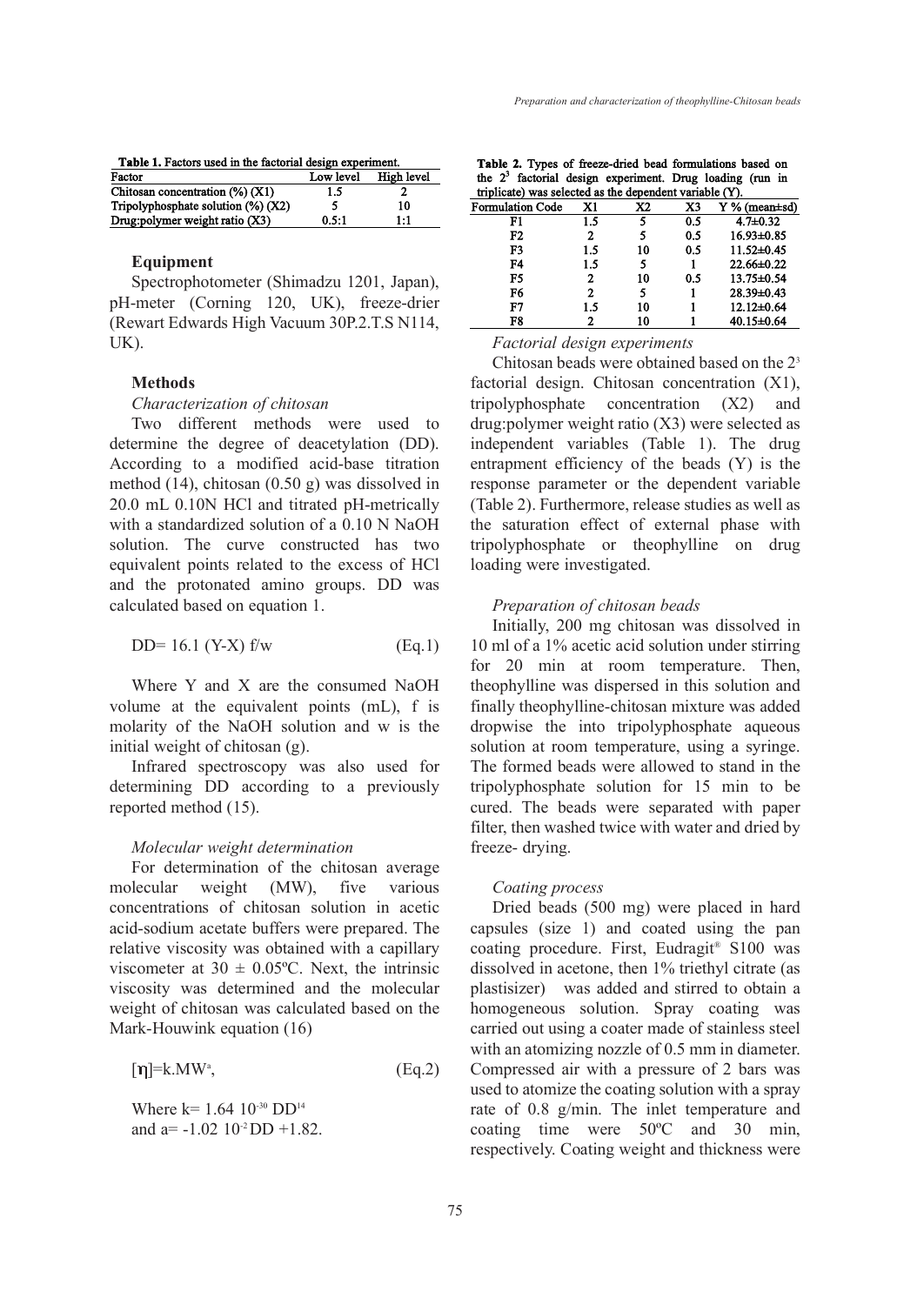determined to be  $45\pm3$  mg and  $0.32\pm0.01$  mm. respectively (data are Mean±SD, n=3).

#### *Particle size determination*

For each formulation, diameter of 100 beads were measured with a micrometer and the mean particle size was determined.

#### *Drug loading*

Beads were initially broken in pH 1.2 HCl and, after filtration; their theophylline-contents assayed spectrophotometrically at 272nm.

#### *Drug release studies*

The release of theophylline from freeze-dried beads filled in enteric-coated capsules was studied using the USP basket method (Apparatus I) at 50 rpm and in 900 mL of dissolution fluid at  $37 \pm 0.5^{\circ}$ C. Six coated capsules were tested in pH 1.2 simulated gastric fluid (SGF) for the first 1.5 h, pH 6.0 phosphate buffer for the second 1.5 h and pH 7.2 phosphate buffer for the remaining period of time (4.5 h). At set intervals, 5 ml samples were removed and replaced with equal volumes of the buffer solution. The amount of drug released was measured spectrophotometrically at 272 nm. The amount of theophylline released was plotted against time in different media.

# Results and discussion

The average molecular weight and intrinsic viscosity of the starting chitosan calculated from a DD-dependent Mark-Houwink relationship (16), was determined to be 10.26 10<sup>5</sup> g/mol and 1050 cm<sup>3</sup> /g, respectively.

Two different methods, pH-metric titration and infrared spectroscopy were used to determine the percentage of chitosan deacetylation. The value resulted from the pH-



*Figure 1. FTIR spectrum of chitosan.* 

metric titration (DD 0.94) was inagreement with the FTIR (DD 0.91) spectroscopic method, both matching the value reported by the manufacturer (0.98). In the IR spectrum (Figure 1), the amide bond at 1655 cm-1 , representing the N-acetyl group content, and the hydroxyl bond at 3450 cm-1 , as an internal standard, were used to determine the percentage of acetylated amine groups. The percentage of acetylated amine groups were calculated by equations 3 and 4, as follows: (15)

$$
\frac{\%N\text{-acetyl}=(A_{1655}/A_{3450})(100/1.33)}{\text{DD}=100-\%N\text{-acetyl}}\tag{3}
$$

After freeze-drying, all of the beads were found to be spherical. The mean particle size of eight different formulations were between 0.642±0.019 to 0.825±0.011 mm. The particle size of different formulations is depicted in Figure 2. Scanning electron microscopy (SEM) was used to investigate the morphology of chitosan beads (for mulation F8). The surface of dried beads seemed to be smooth and did not shrink during the freeze-drying process (Figure 3).

Chitosan, with a polycationic characteristic, forms gel beads with the negatively charged tripolyphosphate counterion. These studies have shown that the shape and preparation of the beads were critically dependent on the viscosity of the chitosan, as well as the concentration of tripolyphosphate solution. When a 1% chitosan solution was used, no beads were formed. However, smooth beads were obtained upon dropping 1.5 and 2% chitosan solution into different concentrations of tripolyphosphate solutions.



Figure 2. Mean particle size of different formulations of beads.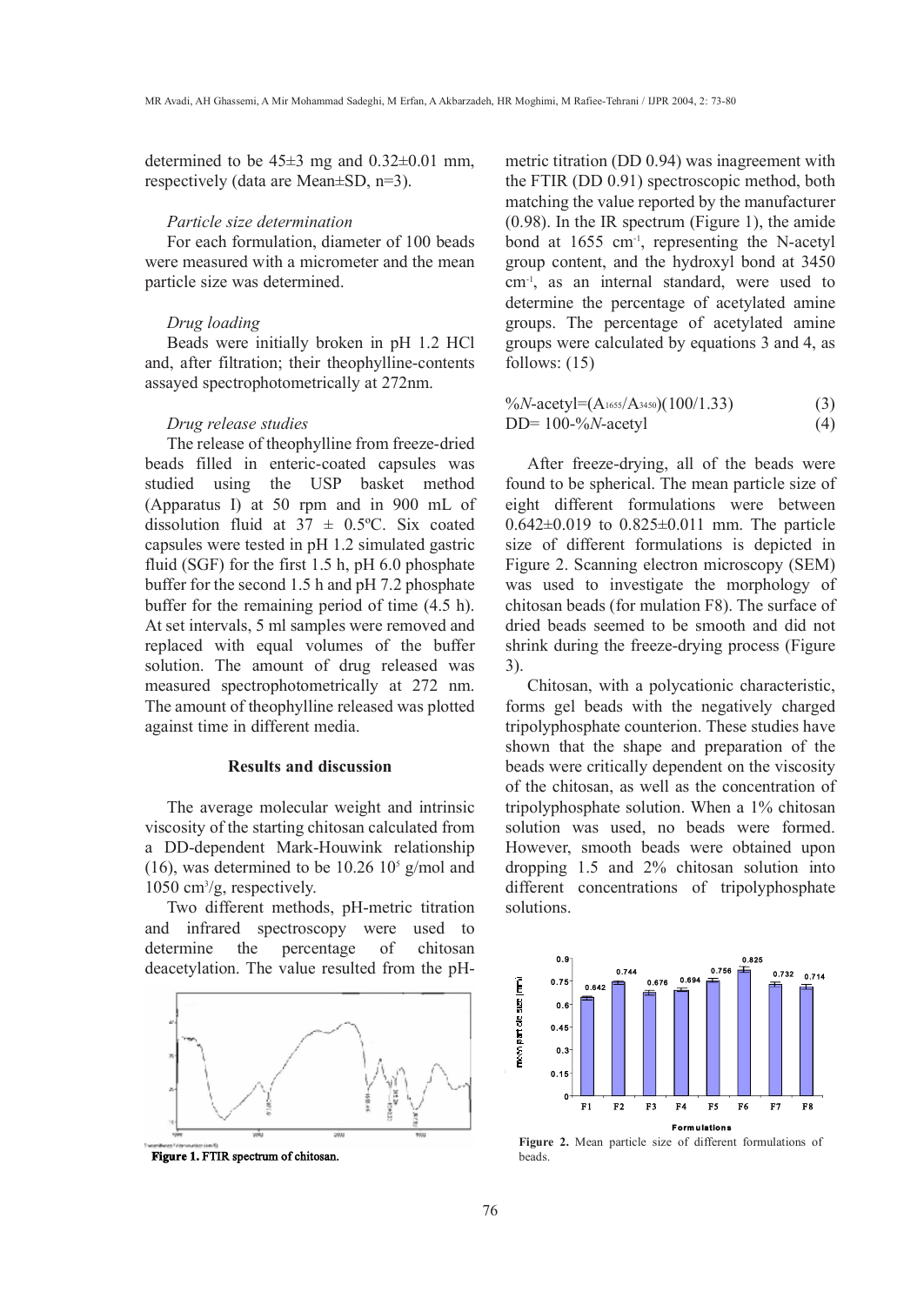| <b>Source of variation</b> | Exp. 1 | Exp. 2 | Exp. 3 | d.f.           | <b>Mean square</b> | F ratio  | <b>Significance</b> |
|----------------------------|--------|--------|--------|----------------|--------------------|----------|---------------------|
| F1                         | 4.8    | 4.6    | 4.9    | $\blacksquare$ | $\blacksquare$     | -        |                     |
| F2                         | 14.1   | 13.9   | 13.6   |                | 1969.101           | 1542.976 | 0.000               |
| F <sub>3</sub>             | 11.4   | 11.3   | 11.7   |                | 876.163            | 686.556  | 0.000               |
| F4                         | 12.9   | 10.6   | 11.2   |                | 686.833            | 538.198  | 0.000               |
| F5                         | 33.2   | 35.8   | 36.7   |                | 60.153             | 47.121   | 0.000               |
| F6                         | 32.5   | 34.5   | 30.1   |                | 17.019             | 13.336   | 0.002               |
| F7                         | 22.9   | 22.8   | 22.4   |                | 22.835             | 17.893   | 0.001               |
| F8                         | 42.1   | 40.8   | 41.6   |                | 104.125            | 81.592   | 0.000               |
| Experimental, error        |        |        |        | 16             | 1.276              |          |                     |

**Table 3.** Results of the analysis of variance for  $2<sup>3</sup>$  factorial experiments (run in triplicate).

Bodmeier et al. (9) examined the effect of pH on drug loading of some model drugs. They showed that pH changes the drug entrapment efficiency due to the increase in drug solubility within the external phase. However, theophylline with a pKa of 8.77 did not show significant changes by changing the pH of the external phase between 4 and 10.

To study the swelling ratio of the formulations prepared, beads were dispersed in various solutions with different pH and their swelling property was investigated visually. The highest swelling ratio was obtained at pH 4.5, whereas at pH 7.2, beads swelled slowly but they were broken after 2-3 h (Figure 4).

Various formulations (F1-F8) were prepared using the  $2<sup>3</sup>$  factorial design procedure. An optimum drug loading of  $40.15\% \pm 0.64$  (n=6) was obtained with formulation 8 (Table 2). Three more formulations (F9-F11) were also prepared to increase the drug entrapment efficiency by different methods. In formulation 9, the external phase was saturated with tripolyphosphate and as result the loading increased up to 51.37%±0.45. Surprisingly, saturation of theophylline in the external phase caused a tremendous shift in drug loading, up to 91.71%±1.2 in formulation 10. Furthermore, decreasing the external phase temperature increased the drug entrapment to 78.61%±0.78 (formulation 11). Table 3 shows the results of ANOVA for the  $2<sup>3</sup>$  factorial design experiments. All factors and interactions have significant effect on drug loading (P<0.005). Increasing the chitosan concentration caused an increase in

drug loading, possibly due to the higher ability<br>of gel formation. Tripolyphosphate of gel formation. Tripolyphosphate concentration also showed a significant effect on drug content at drug/ polymer weight ratio of 0.5:1. This might explain why more tripolyphosphate was needed to obtain the required gel strength when the drug:polymer ratio was increased. Furthermore, saturation of the external phase with tripolyphosphate or theophylline caused a significant increasing in drug loading. This could be due to reduced concentration gradient and, therefore, reduced diffusion of drug toward beads surface and thereby dissolution in the external phase. Reduction of external phase temperature also caused an increase in drug entrapment in formation F11, possibly due to the reduction in of theophylline solubility within the external phase. Nevertheless, lowering the temperature could also increase the stiffness of the beads. Freeze-dried beads showed a higher drug loading in comparison to the air-dried beads. This may be due to the migration of theophylline in the air-dried method. Theophylline could migrate with water to the surface of the beads in the air-dried method and the beads could shrink after water evaporation. In contrary, in the freeze-drying process, since just the frozen water molecules sublimate, the drug could not migrate to the surface and beads are intactly solidified.

Since formulations F8-F11 had the highest drug entrapment efficiencies, they were selected for release studies. Release profiles of theophylline from the prepared chitosan beads

**Table 4.** Kinetic constants (k), diffusional exponents (n) and determination coefficient  $(r^2)$  determined by the linear regression of ln **OL/M** against  $\ln t$ 

| Formulation | $n(X \pm SD, n=3)$  | $k(X \pm SD,n=3)$   |       |
|-------------|---------------------|---------------------|-------|
| F8          | $0.5776 \pm 0.0271$ | $0.0118 \pm 0.0060$ | 0.980 |
| F9          | $0.7780\pm0.0327$   | $0.0138 \pm 0.0033$ | 0.965 |
| F10         | $0.5889 \pm 0.0334$ | $0.0105 \pm 0.0077$ | 0.989 |
| F11         | $0.4908 \pm 0.0802$ | $0.0152 \pm 0.0056$ | 0.965 |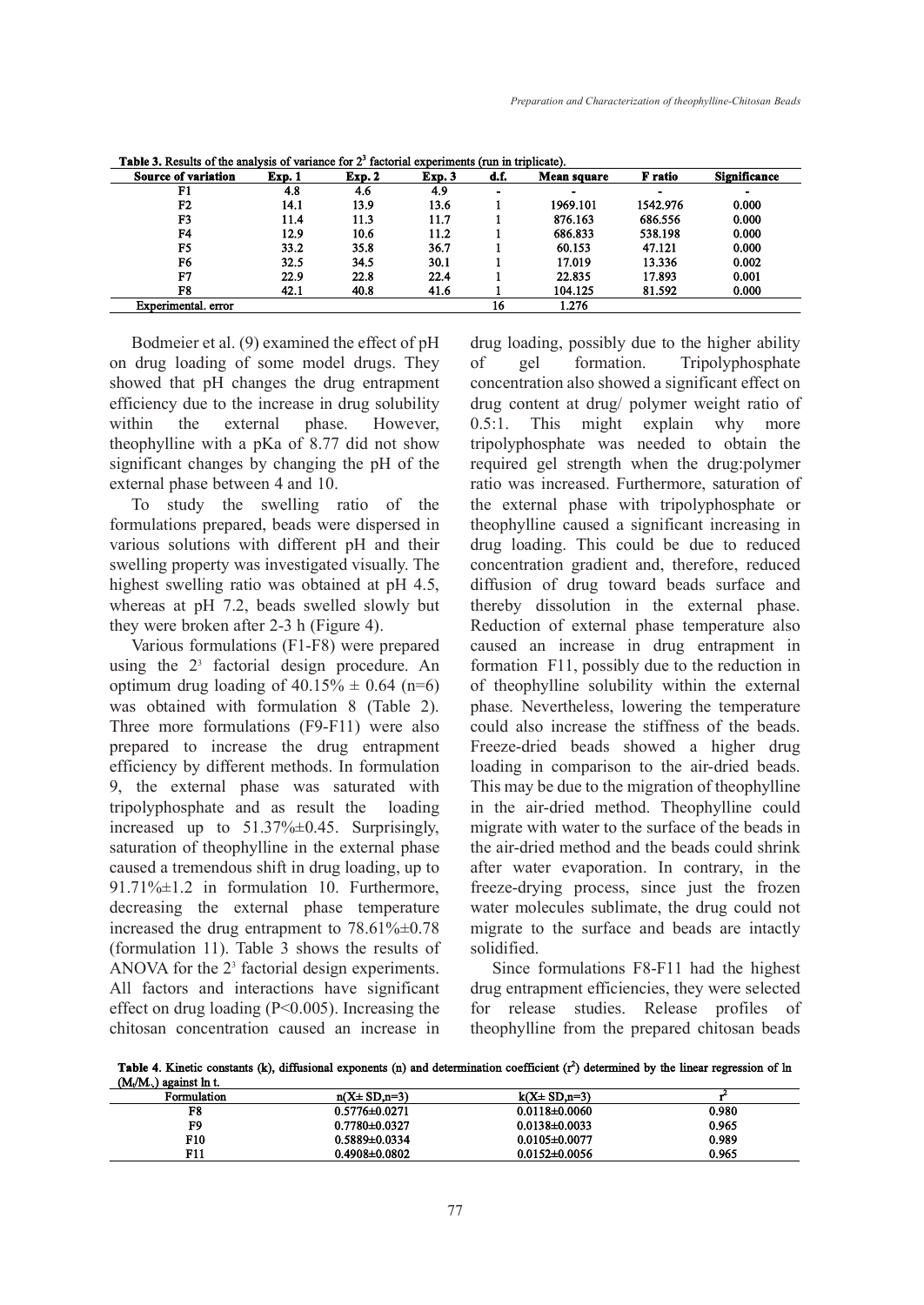

Figure 3. Scanning electron micrographs (SEM) of chitosan beads prepared after the freeze-drying process (Formulation 8), using a magnification of x 25.

(formulations 8, 9, 10 and 11) are depicted in Figure 5. Since Eudragit® S100 is a pHdependent polymer and is not sensitive to low pH, the release of theophylline from the entericcoated capsules in simulated gastric medium and pH 6.0 phosphate buffer solution was not significant. However, coated capsules were degraded and the beads began to release their theophylline after a short lag time and with a fast rate, when exposed to pH 7.2. phosphate buffer solution. The release profile (Figure 5) shows a lag-phase and two different release phases. The lag-phase reveals a delay in release, as was expected from the pH-dependent system used. The other two phases are related to the release of drug from the matrix. During the first release phase, nearly 70% of the entrapped drug was released over a period of less than 40 min, which might suggest a fast phenomena like diffusion in porous system, dissolution of drug or



Figure 5. Release of theophylline from chitosan beads filled in enteric-coated capsules (formulations 8, 9, 10 and 11, n=6,  $mean \pm s.n$ ).



Figure 4. Scanning electron micrographs (SEM) of chitosan beads prepared in aph 7.2 phosphate buffer solution (Formulation 8), under a magnification of x 1000.

dissociation of drug-polymer molecular complexes. As analysis of data shows that 0.5<n<1.0, combination of the above-mentioned mechanisms are expected, which all are highly possible in our system before swelling. After this first step, release rate decreased several times. This might be due to swelling of the polymers, which is expected to reduce the release rate. The swelling observed with the system (data not shown) supports this suggestion. As the system shows a constant release rate, the decreased rate is surely not due to the decreased thermodynamic activity or concentration gradient. After swelling, either diffusion through throws a swollen matrix or the process of swelling itself could be the rate limiting step. Our analysed data for this part shows that n is nearly 1.0 (data not shown), revealing that most of the release is being controlled by swelling, which is expected for the polymer. Gupta et al. Investigated the drug release behavior of chitosan beads (17). Their studies showed that the release of diclofenac sodium depends greatly on the swelling of the beads. Furthermore, at pH 7.2-7.4, there is a very limited swelling; thus the drug entrapped within the beads can not be released easily.

As shown in Figure 5, saturation of the external phase with tripolyphosphate in formulation No. 9 decreases drug release in comparison to formulation F8; which could be due to an increased degree of crosslinking. Furthermore, an increment of bead hardness in formulation 11 caused a decrease in dissolution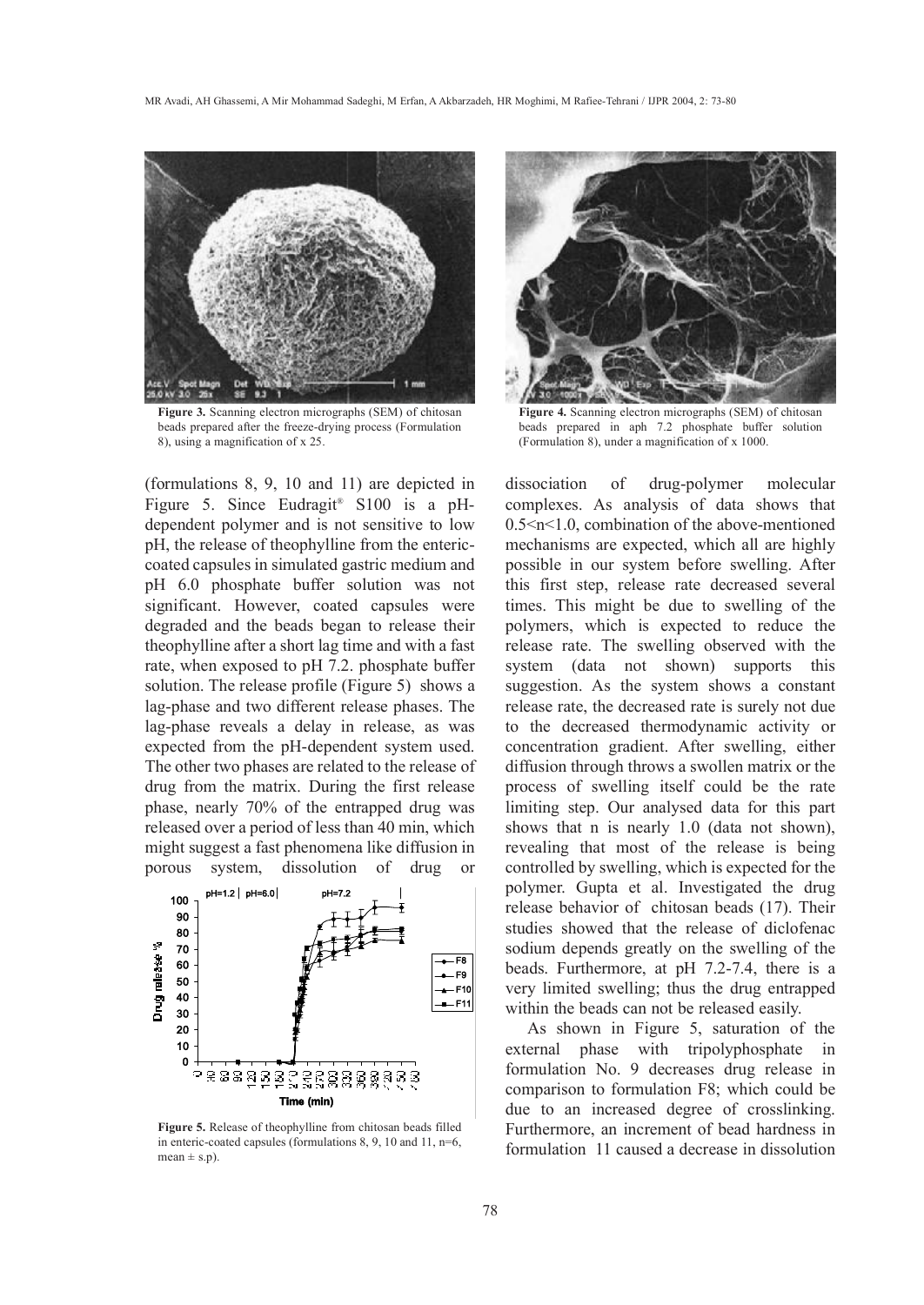rate, possibly due to the slower penetration of the medium in to this formulation.

Fickian and non-Fickian (anamolous) behaviors have been used for determining the mechanism of drug release from polymeric systems. It is difficult to determine the exact release kinetic in such complex systems. However, we tried to analyze the drug release data, using a general equation as follows:

$$
M_t/M = kt^n \tag{5}
$$

where  $M_t$  is the amount of drug released in a given time,  $M_{\infty}$  is the total amount of theophylline within the beads, k and n are equation constants and t is the time. Also a logarithmic form of this equation could be used in these systems (18). The initial section of the release curves (Figure 5)  $(Mt/M \sim 0.6)$  was analyzed by this equation and the equation constants were determined (data are presented in Table 4). For all formulations, the values of the exponent n were between 0.5 and 1, indicating a non-Fickian transport. This suggests that transport is possibly controlled by diffusion and/or relaxation of the polymer chains.

Similar results have also been reported by takka et al. (19), who investigated the release mechanism of nicardipine-alginate gel beads. Their investigation showed that values of the exponent n lies between 0.5 and 1.0, which indicate a non-Fickian transport controlled by diffusion and relaxation of the polymer.

#### Conclusion

Chitosan, a natural biocompatible and biodegradable polymer, was used as a vehicle for the preparation of theophylline beads and the effect of different formulation variables on properties of system prepared was investigated. Results have indicated that the saturation of the external phase with theophylline, tripolyphosphate and a decrease in temperature of external phase could affect the properties of the system. It was also shown that the release of theophylline from chitosan beads was governed with more than one mechanism (possibly dissolution, diffusion and relaxation of the polymer chains). Data obtained shows that all

variables should be taken into account during the formulation of such a system.

#### Acknowledgement

We are grateful to Mr. S. Assadi and Dr. M. Parnianpour (executive members of Hakim Pharmaceutical Company) for their supports. Also the technical assistance of Ms. R. Nosrati is appreciated.

## **References**

- Brugnerotto J, Lizardi J, Goycoolea FM, Arguelles-(1) Monal W, Desbrieres J and Rinaudo M. An infrared investigation in relation with chitin and chitosan characterization. *Polymer* (2001) 42: 3569-3580
- (2) Remunan-Lopez C, Portero A, Vila-Jato JL and Alonso MJ. Design and evaluation of chitosan/ethylcellulose mucoadhesive bilayered devices for buccal drug delivery. *J. Control Release* (1998) 55: 143-152
- (3) Sabins S and Block LH. Chitosan as an enabling excipient for drug delivery systems I. Molecular modifications. *Biological Macromolecule* (2000) 27: 181-186
- Deuchi K, Kanamichi O, Imasato Y and kobayashi E. (4) Decreasing effect of chitosan on the apparent fat digestibility by rats fed on a high-fat diet. *Bioscience Biotechnology Biochemistry* (1994) 58: 1613-1616
- (5) Nagai T, Sawayanagi Y and Nambu N. Application of chitin and chitosan to pharmaceutical preparations. In *chitin, chitosan and related enzymes*, Zikakis J P. (Ed) Academic Press, Inc. (1984) 21-40
- (6) Nigalaye AG, Adusumilli P and Bolton S. Investigation of prolonged drug release from matrix formulation of chitosan. *Drug Develop. Ind. Pharm*. (1990) 16: 449- 467
- (7) Miyazaki T, Komuro T, Yomota C and Okada S. Usage of chitosan as a pharmaceutical material: effectiveness as an additional additive of sodium alginate. *Eisei Shikenjo Hokoku.* (1990) 108: 95-97
- (8) Kawashima Y, Handa T, Takenaka H, Lin SY and Ando Y. Novel method for the preparation of controlled release theophylline granules coated with a polyelectrolyte complex of sodium phosphatechitosan. *J. Pharm. Sci*. (1985) 74: 264-268
- (9) Bodmeier R, Oh KH and Pramar Y. Preparation and evaluation of drug containing chitosan beads. *Drug Develop. Ind. Pharm*. (1989) 15: 1475-1494
- (10) Kawashima Y, Handa T, Kasai A, Takenaka H and Lin SY. The effect of thickness and hardness of the coating film on the drug release rate of theophylline granules coated with chitosan-sodium tripolyphosphate complex. *Chem. Pharm. Bull*. (1985) 33: 2469-2474
- $(11)$  Aral C and Akbuga J. Alternative approach to the preparation of chitosan beads. *Int. J. Pharm*. (1998) 168: 9-15